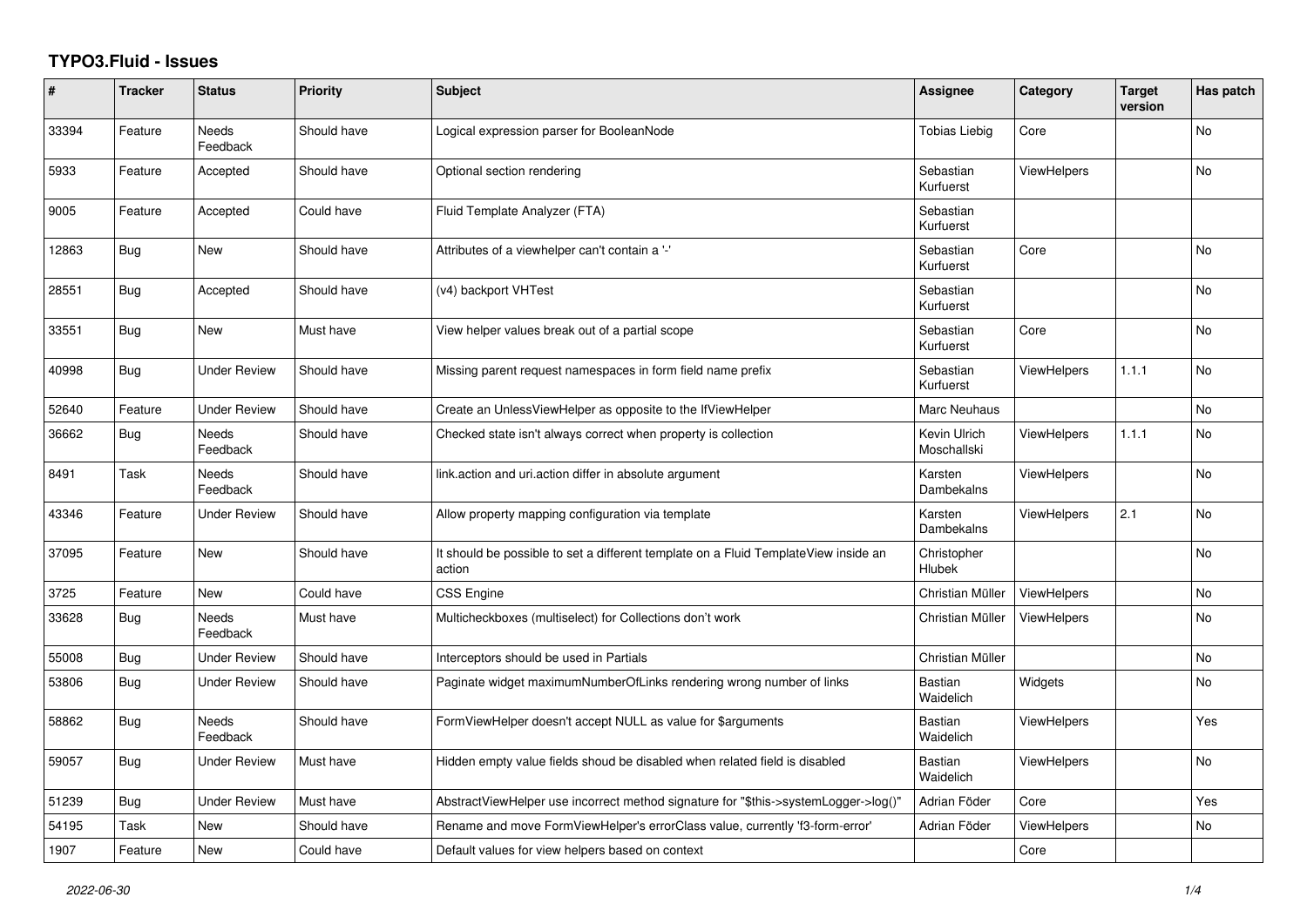| $\sharp$ | <b>Tracker</b> | <b>Status</b>            | <b>Priority</b>      | <b>Subject</b>                                                                                              | <b>Assignee</b> | Category    | <b>Target</b><br>version | Has patch |
|----------|----------------|--------------------------|----------------------|-------------------------------------------------------------------------------------------------------------|-----------------|-------------|--------------------------|-----------|
| 3291     | Feature        | <b>Needs</b><br>Feedback | Should have          | Cacheable viewhelpers                                                                                       |                 |             |                          | <b>No</b> |
| 3481     | Bug            | New                      | Should have          | Use ViewHelperVariableContainer in PostParseFacet                                                           |                 | Core        |                          | No        |
| 4704     | Feature        | New                      | Should have          | Improve parsing exception messages                                                                          |                 | Core        |                          |           |
| 5636     | Task           | <b>Under Review</b>      | Must have            | Form_RadioViewHelper and CheckBoxViewHelper miss check for existing object<br>before it is accessed.        |                 |             |                          | No        |
| 7608     | Feature        | New                      | Could have           | Configurable shorthand/object accessor delimiters                                                           |                 | Core        |                          | Yes       |
| 8648     | Bug            | New                      | Should have          | format.crop ViewHelper should support all features of the crop stdWrap function                             |                 | ViewHelpers |                          | No        |
| 8989     | Feature        | Needs<br>Feedback        | Could have           | Search path for fluid template files                                                                        |                 | View        |                          | No        |
| 9514     | Feature        | New                      | Should have          | Support explicit Array Arguments for ViewHelpers                                                            |                 |             |                          |           |
| 9950     | Task           | New                      | Should have          | Binding to nested arrays impossible for form-elements                                                       |                 | ViewHelpers |                          |           |
| 10472    | Feature        | New                      | Could have           | Fluid Standalone distribution                                                                               |                 | Core        |                          | No        |
| 10911    | Task           | New                      | Should have          | Tx_Fluid_ViewHelpers_Form_AbstractFormViewHelper->renderHiddenIdentityField<br>should be more reliable      |                 | ViewHelpers |                          | No        |
| 13045    | Bug            | New                      | Should have          | Entity decode of strings are different between if-conditions and output of variable                         |                 |             |                          |           |
| 26658    | Task           | New                      | Won't have this time | Make Form ViewHelpers consistent                                                                            |                 | ViewHelpers |                          | No        |
| 26664    | Task           | New                      | Won't have this time | Clean up Form ViewHelpers                                                                                   |                 | ViewHelpers |                          | No        |
| 27607    | Bug            | New                      | Must have            | Make Fluid comparisons work when first element is STRING, second is NULL.                                   |                 | Core        |                          | No        |
| 28549    | Bug            | New                      | Should have          | make widgets cacheable, i.e. not implement childnodeaccess interface                                        |                 |             |                          | No        |
| 28550    | Bug            | New                      | Should have          | (v4) make widgets cacheable, i.e. not implement childnodeaccess interface                                   |                 |             |                          | No        |
| 28552    | Bug            | New                      | Should have          | (v5) write ViewHelper test for compiled run; adjust functional test to do two passes<br>(uncached & cached) |                 |             |                          | No        |
| 28553    | Bug            | New                      | Should have          | improve XHProf test setup                                                                                   |                 |             |                          | No        |
| 28554    | Bug            | New                      | Should have          | (v4) implement feature flag to disable caching                                                              |                 |             |                          | No        |
| 30555    | Feature        | New                      | Could have           | Make TagBuilder more extensible                                                                             |                 | Core        |                          | No        |
| 30937    | Bug            | New                      | Should have          | CropViewHelper stringToTruncate can't be supplied so it can't be easily extended                            |                 | ViewHelpers |                          | Yes       |
| 31955    | Feature        | New                      | Should have          | f:uri.widget                                                                                                |                 | Widgets     |                          | No        |
| 32035    | Task           | New                      | Should have          | Improve fluid error messages                                                                                |                 | Core        |                          | Yes       |
| 33215    | Feature        | New                      | Should have          | RFC: Dynamic values in ObjectAccess paths                                                                   |                 |             |                          | No        |
| 34309    | Task           | New                      | Could have           | Unknown ViewHelpers cause exception - should be handled more graceful                                       |                 | ViewHelpers |                          | No        |
| 34682    | <b>Bug</b>     | <b>Under Review</b>      | Should have          | Radio Button missing checked on validation error                                                            |                 | ViewHelpers |                          | No        |
| 36410    | Feature        | New                      | Should have          | Allow templates to send arguments back to layout                                                            |                 | ViewHelpers |                          | No        |
| 36559    | Feature        | New                      | Could have           | New widget progress bar                                                                                     |                 |             |                          | Yes       |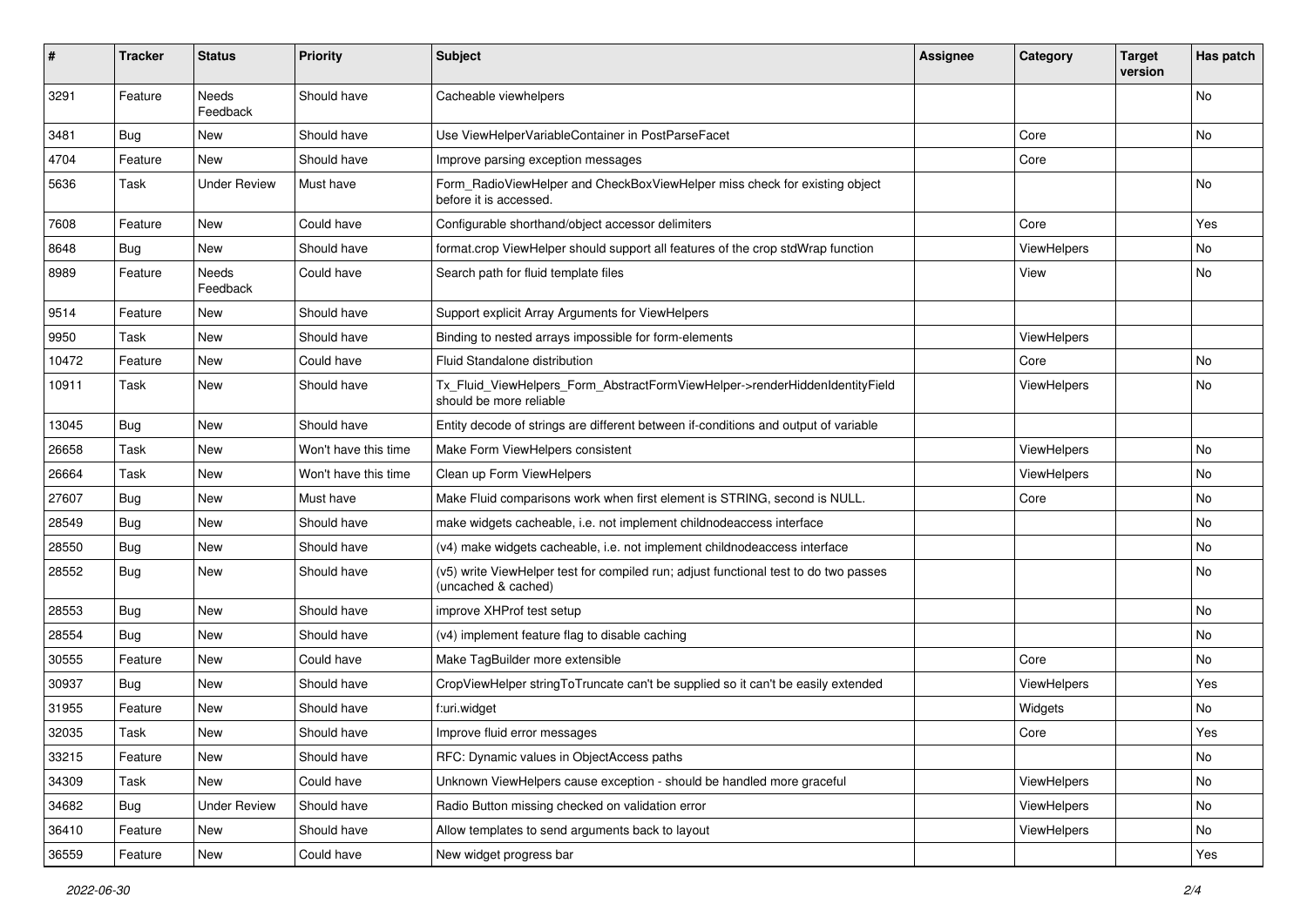| ∦     | <b>Tracker</b> | <b>Status</b>       | <b>Priority</b> | <b>Subject</b>                                                                            | <b>Assignee</b> | Category    | <b>Target</b><br>version | Has patch |
|-------|----------------|---------------------|-----------------|-------------------------------------------------------------------------------------------|-----------------|-------------|--------------------------|-----------|
| 36655 | Bug            | New                 | Should have     | <b>Pagination Links</b>                                                                   |                 | Widgets     |                          | No        |
| 37619 | Bug            | New                 | Should have     | Fatal Error when using variable in name attribute of Section ViewHelper                   |                 | ViewHelpers |                          | No        |
| 38130 | Feature        | New                 | Should have     | Checkboxes and multiple select fields should have an assignable default value             |                 |             |                          | No        |
| 38369 | Bug            | New                 | Must have       | Resource ViewHelpers should not fall back to request package                              |                 | View        |                          | No        |
| 39936 | Feature        | New                 | Should have     | registerTagAttribute should handle default values                                         |                 | ViewHelpers |                          | No        |
| 39990 | Bug            | New                 | Should have     | Same form twice in one template: hidden fields for empty values are only rendered<br>once |                 | Core        |                          | No        |
| 40064 | Bug            | New                 | Must have       | Multiselect is not getting persisted                                                      |                 | ViewHelpers |                          | No        |
| 40081 | Feature        | New                 | Should have     | Allow assigned variables as keys in arrays                                                |                 |             |                          | No        |
| 42397 | Feature        | New                 | Should have     | Missing viewhelper for general links                                                      |                 |             |                          | No        |
| 42743 | Task           | New                 | Should have     | Remove inline style for hidden form fields                                                |                 |             |                          | No        |
| 43071 | Task           | New                 | Should have     | Remove TOKENS for adding fallback teplates in B                                           |                 |             |                          | No        |
| 43072 | Task           | New                 | Should have     | Remove TOKENS for adding templates fallback in Backporter                                 |                 | View        |                          | No        |
| 44234 | Bug            | <b>Under Review</b> | Should have     | selectViewHelper's sorting does not respect locale collation                              |                 | ViewHelpers | 2.1                      | No        |
| 45153 | Feature        | New                 | Should have     | f:be.menus.actionMenuItem - Detection of the current select option is insufficient        |                 |             |                          | No        |
| 45345 | Feature        | Needs<br>Feedback   | Should have     | Easy to use comments for fluid that won't show in output                                  |                 |             |                          |           |
| 45384 | Bug            | New                 | Must have       | Persisted entity object in widget-configuration cannot be deserialized (after reload)     |                 | Widgets     | 2.0.1                    | No.       |
| 45394 | Task           | New                 | Should have     | Forwardport Unit test for standalone view                                                 |                 | View        |                          | No        |
| 46091 | Task           | Needs<br>Feedback   | Should have     | Show source file name and position on exceptions during parsing                           |                 |             |                          | No        |
| 46257 | Feature        | <b>Under Review</b> | Should have     | Add escape sequence support for Fluid                                                     |                 | Core        |                          | No        |
| 46289 | Bug            | Needs<br>Feedback   | Should have     | Enable Escaping Interceptor in XML request format                                         |                 | View        | 2.0.1                    | No        |
| 46545 | Feature        | New                 | Should have     | Better support for arrays in options of SelectViewHelper                                  |                 |             |                          | No        |
| 47006 | Bug            | Under Review        | Should have     | widget identifier are not unique                                                          |                 |             |                          | No.       |
| 47669 | Task           | New                 | Should have     | FormViewHelper does not define the default request method                                 |                 |             |                          | No        |
| 48355 | Feature        | New                 | Could have      | Assign output of viewhelper to template variable for further processing.                  |                 |             |                          |           |
| 49038 | Bug            | New                 | Must have       | form.select does not select the first item if prependOptionValue is used                  |                 |             |                          | No        |
| 49600 | Bug            | New                 | Should have     | f:form tag shown as a HTML on frontend                                                    |                 | ViewHelpers |                          | No        |
| 49756 | Feature        | <b>Under Review</b> | Should have     | Select values by array key in checkbox viewhelper                                         |                 |             |                          | No        |
| 50888 | Bug            | <b>Under Review</b> | Should have     | WSOD by changing name of section and if Fluid caches are generated                        |                 |             |                          | No        |
| 51100 | Feature        | New                 | Must have       | Links with absolute URI should have the option of URI Scheme                              |                 | ViewHelpers |                          | No        |
| 51277 | Feature        | New                 | Should have     | ViewHelper context should be aware of actual file occurrence                              |                 |             |                          | No        |